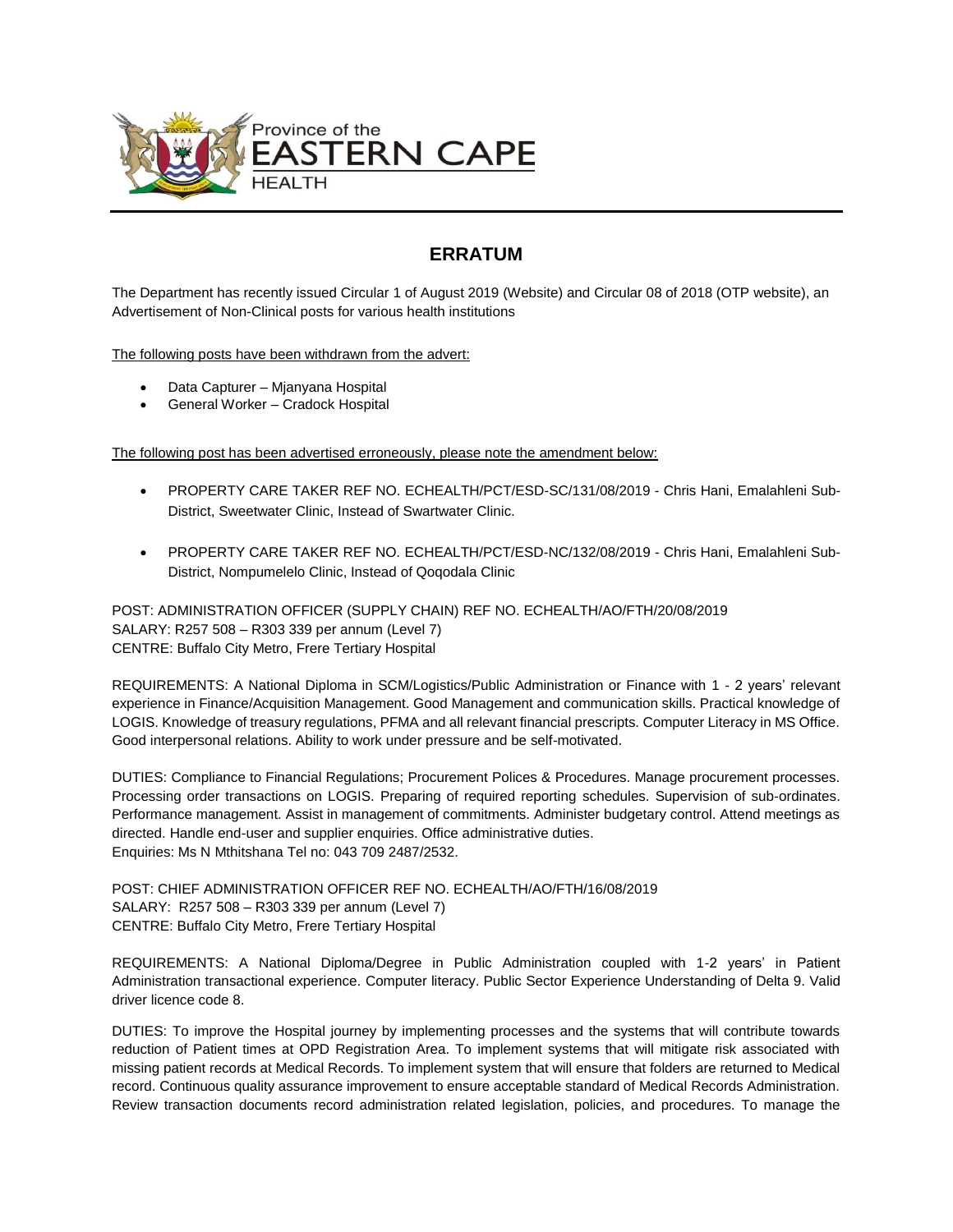performance of staff, the attendance register, leave management, staff development as well as ensuring team work. Archiving patient records according to registry procedures. Pre-booking and pending patient records for follow up visits. Ensuring that MVA/ IOD, Children's folders, J88 and other sensitive files are kept safely according to the policy. File maintenance of Medical Records, periodically inactive files as per policy. Ordering of stock, cleaning material as well as repairs that are needed at Medical Records.

Enquiries: Ms N Mthitshana Tel no: 043 709 2487/2532.

POST: HUMAN RESOURCE PRACTITIONER: SERVICE BENEFITS REF.NO.ECHEALTH/HRP-SC/FTH/17/08/2019 SALARY: R257 508 – R303 339 per annum (Level 7) CENTRE: Buffalo City Metro, Frere Tertiary Hospital

REQUIREMENTS: A National Diploma/Degree in Human Resource Management or equivalent qualification with 1-2 years' relevant experience. Knowledge of Public Service Regulations, the Public Service Act, 1994 (Act 103 of 1994) and other human resource prescripts, regulation, procedures and understanding of different human resources process. Basic knowledge of PERSAL Administration function, computer skill, communication skill, sound interpersonal relations, ability to interpret human resource prescript and apply them. Ability to work under pressure and be customer focused. A valid driver's licence

DUTIES: Supervise and undertake the more complex implementation and maintenance of human resource administration practices. Implement condition of service and service benefits, Termination of service, Confirmation of Probation period, Leave Management, Housing Allowance, Pension Benefit and transfers. Prepare reports on human resource administration issues and statistics. Handle human resource administration enquires. Supervise human resource junior staff. Allocate and ensure quality of work. Assess staff performance. Apply discipline. Enquiries: Ms N Mthitshana Tel no: 043 709 2487/2532.

POST: ADMINISTRATION CLERK REF NO. ECHEALTH/AC/MH/67/08/2019 SALARY: R173 703 – R204 612 per annum (Level 5) CENTRE: Sarah Baartman District, Midlands Hospital

REQUIREMENTS: Grade 12/ NQF level 4 with no experience. Basic knowledge of administrative processes. Computer literacy. Good communication (verbal and written) and report writing skills. Interpersonal relationship. Ability to perform accurately and work under pressure. Basic knowledge of administration processes. Sound interpersonal relations and pleasant telephone personality. Must have a verbal and written communication skills. Thoroughness, honest, integrity and willingness to work hard. One (1) year Public service internship programme experience will be given preference.

DUTIES: Admission of patients/retrieving files and do filing. Receiving of money and Monthly/Daily Stats. Capturing of patient's information on the computer. Promote communication with patients in the execution of the functions described. Opening and maintaining of necessary patient records for in/out patients. Capture and update data on computer. Continuous updating of information on computer for reporting purposes. Provide administrative support services. Retrieve information required and file patient files.

Enquiries: Mr A Mabombo Tel no 049 807 7737/7749

.

POST: ADMINISTRATION OFFICER: PROVISIONING REF NO. ECHEALTH/FP/NOMH/26/08/2019 SALARY: R257 508 – R303 339 per annum (Level 7) CENTRE: Amathole District, Nompumelelo Hospital

REQUIREMENTS: A National Diploma/Degree in Finance Management/Accounting or relevant with 1-2 years' relevant experience, Knowledge of PERSAL/BAS and LOGIS systems. Knowledge of Public Service Regulations, Policies, Procedures, PFMA and Treasury Regulations. Good inter-personal, communication (verbal and written), supervisory and computer skills. A valid drivers' licence.

DUTIES: To render an effective and efficient stores support service. Manage stores administration. Manage procurement and asset processes in respect of procurement of goods and services, rendering and warehouses. Ensure that the best practice procurement standards for goods and services are realized thereby ensuring that goods and